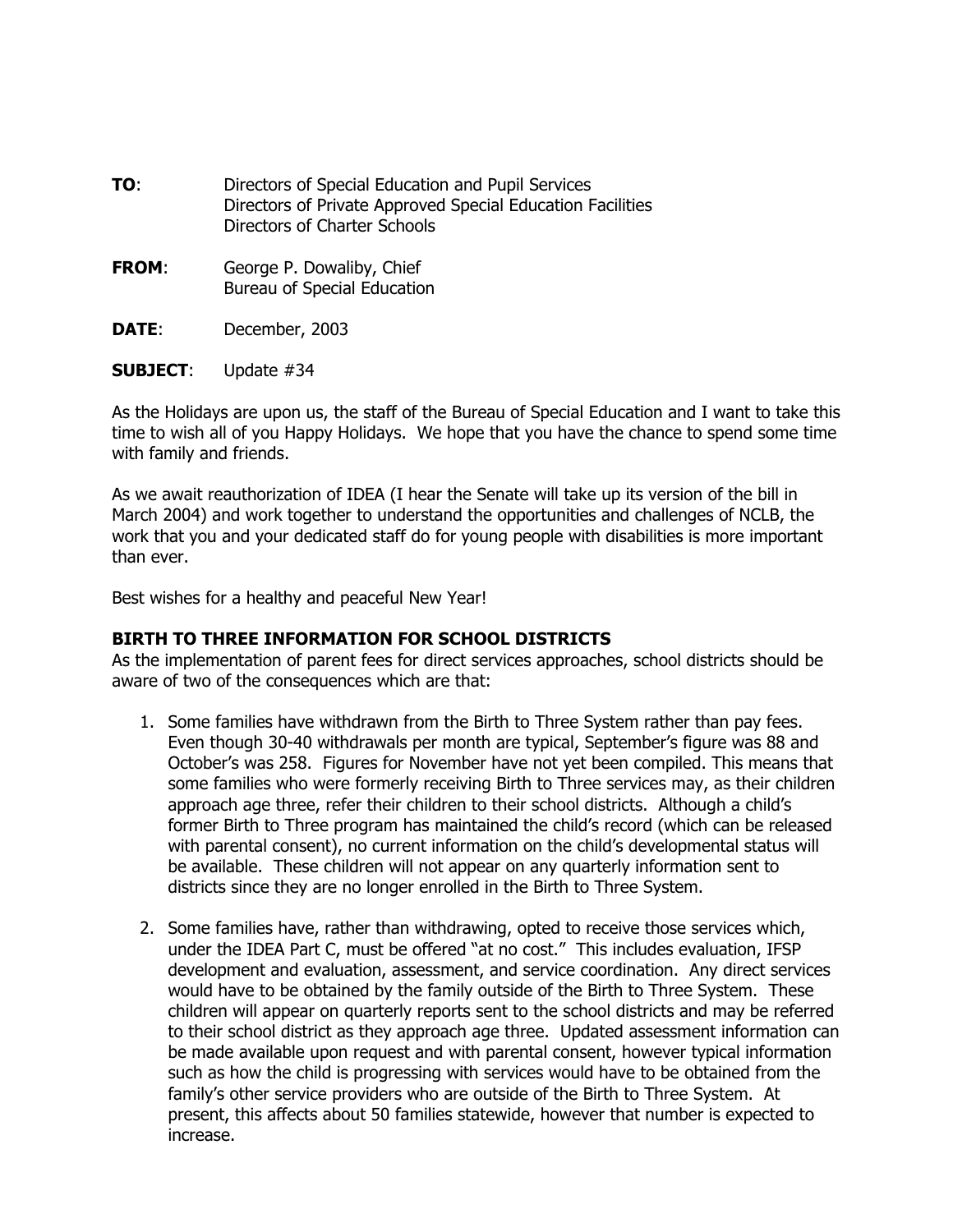The Birth to Three System will continue to provide information about the impact of the legislative changes made in the last session through venues such as the Special Education Update and the Birth through Five Newsletter.

--------------------------------------------------------------------------------------------------------------------

#### **LYME DISEASE (See Attachment A)**

Enclosed is information and resources related to Lyme Disease.

--------------------------------------------------------------------------------------------------------------------

#### **SUICIDE PREVENTION (See Enclosed Brochure)**

Enclosed please find information on the Conference, "Preventing Suicide Through Proactive Policy and Interventions"

## **BASIC PRIMER ON SECTION 504 AUDIO CONFERENCE**

On January 14, 2004, Perry Zirkel, a university professor of education, will provide a systematic overview of the most important practical forms and procedures 504/ADA coordinators should have and understand during a 90-minute interactive audio conference. This event will be hosted by Thompson Publishing Group. For more details and to register, please go to www.thompson.com/sp011404.

--------------------------------------------------------------------------------------------------------------------

#### -------------------------------------------------------------------------------------------------------------------- **90-DAY TRANSITION CONFERENCES**

Part of the IDEA improvement plan for the State of Connecticut says that all children enrolled in the Birth to Three System will have a transition conference convened at least 90 calendar days before their third birthday. For those children whose families are seeking special education services, the transition conference must include a representative from the school district. The state's demonstrated compliance with this IDEA requirement has been low and the U.S. Department of Education, Office of Special Education Programs (OSEP) has demanded that, by January, 2004, for 100% of these children, timely 90-day transition conferences are to be held with the appropriate representatives participating, including representatives from school districts when the child has been referred to special education.

The Birth to Three System's data from the first four months of this fiscal year (July 2003 through October 2003) indicates that for those children who were referred to the Birth to Three System by 28 months of age and then were referred on to their school district by at least 30 months of age, 78% had timely transition conferences, meaning transition conferences were held on or before the IDEA required 90-calendar day timeline.

Of the 102 children for whom the transition conference exceeded the 90-day timeline, 44% were due to the school district, 40% were due to the family, 9% were due to scheduling problems by both the school district and the family, 4% were due to the service coordinator, and 3% were due to issues connected with the uncertainty of the child's residence because of foster care and/or nexus decisions.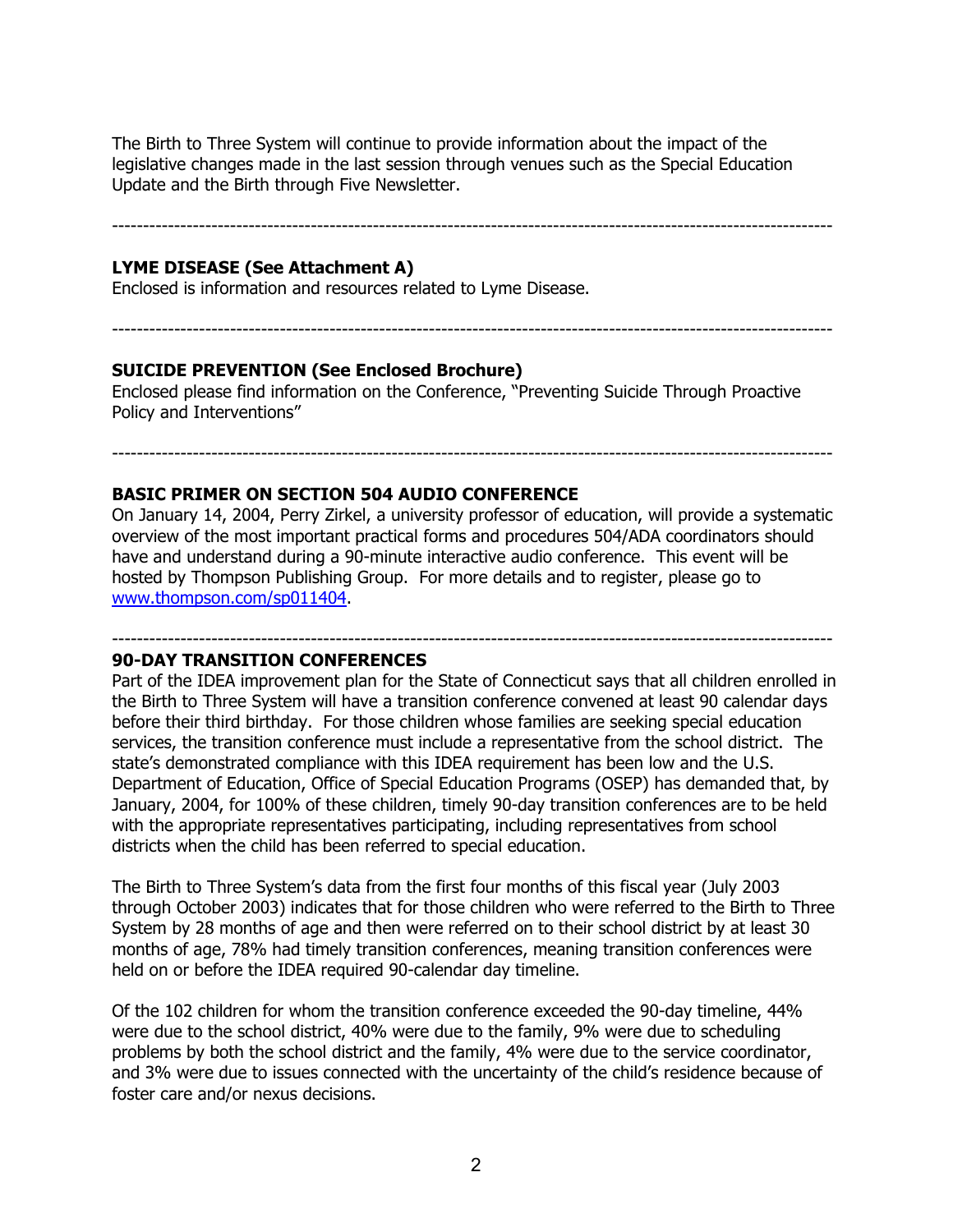The non-compliance issues attributed to the school district primarily reflect (a) the lack of availability of a school district representative to attend the 90-day transition conference in the late spring or during the summer and (b) the desire of the school district to have the transition conference held in conjunction with a planning and placement team (PPT) meeting and then not being able to schedule the PPT meeting such that it meets the IDEA required 90-calendar day timeline for the transition conference.

In order to rectify practices that lead to non-compliance with the intent of IDEA, school districts are reminded that under the IDEA:

- 1. The convening of the 90-day transition conference is the responsibility of the Birth to Three System. This includes Birth to Three contacting the appropriate school district and coordinating with them and the child's family, the date, time and place of the conference,
- 2. Such 90-day transition conferences with the appropriate representatives are to be convened no later than 90 calendar days before the child turns three years of age,
- 3. School district representatives are required to participate in the 90-day transition conference for those children referred by the Birth to Three System to special education. This obligation extends throughout the calendar year, and
- 4. School districts desiring to coordinate the 90-day transition conference with the first PPT meeting must ensure that they work with the Birth to Three System and the child's service coordinator to ensure that the date of the conference/PPT is within the IDEA required timeline and that the meeting meets the IDEA Part C and Part B requirements for the transition conference and the IEP meeting respectively.

It is anticipated that the information in this Update will assist in clarifying any confusion or inappropriate practices. The goal and intent is to ensure compliance with the IDEA requirements regarding the 90-day transition conference and the obligations of the Birth to Three System and school districts to participate within the appropriate timeline.

Individuals with any questions can contact Linda Goodman, Director of the Connecticut Birth to Three System at (860) 418-6147 or via e-mail at Linda.goodman@po.state.ct.us or Maria Synodi, Coordinator of Preschool Special Education at (860) 807-2054 or via e-mail at maria.synodi@po.state.ct.us

--------------------------------------------------------------------------------------------------------------------

# **P.J. ET AL SETTLEMENT AGREEMENT**

Following is an update on the activities occurring resulting from the Settlement Agreement:

# **Expert Advisory Panel**

1. During October the Expert Advisory Panel (EAP) had an opportunity to meet Connecticut parents, educators, administrators and higher education faculty during the **—Expanding Horizons" 6th Annual Conference on Educating Students with Disabilities in General Education Classrooms.** In addition to the EAP presenting information on inclusive education from a systems, building, parent and data perspective, they engaged in conversation with the participants attending the EAP breakout session. This experience, along with the past year of meetings with the State Department of Education helped provide a context for their work here in Connecticut.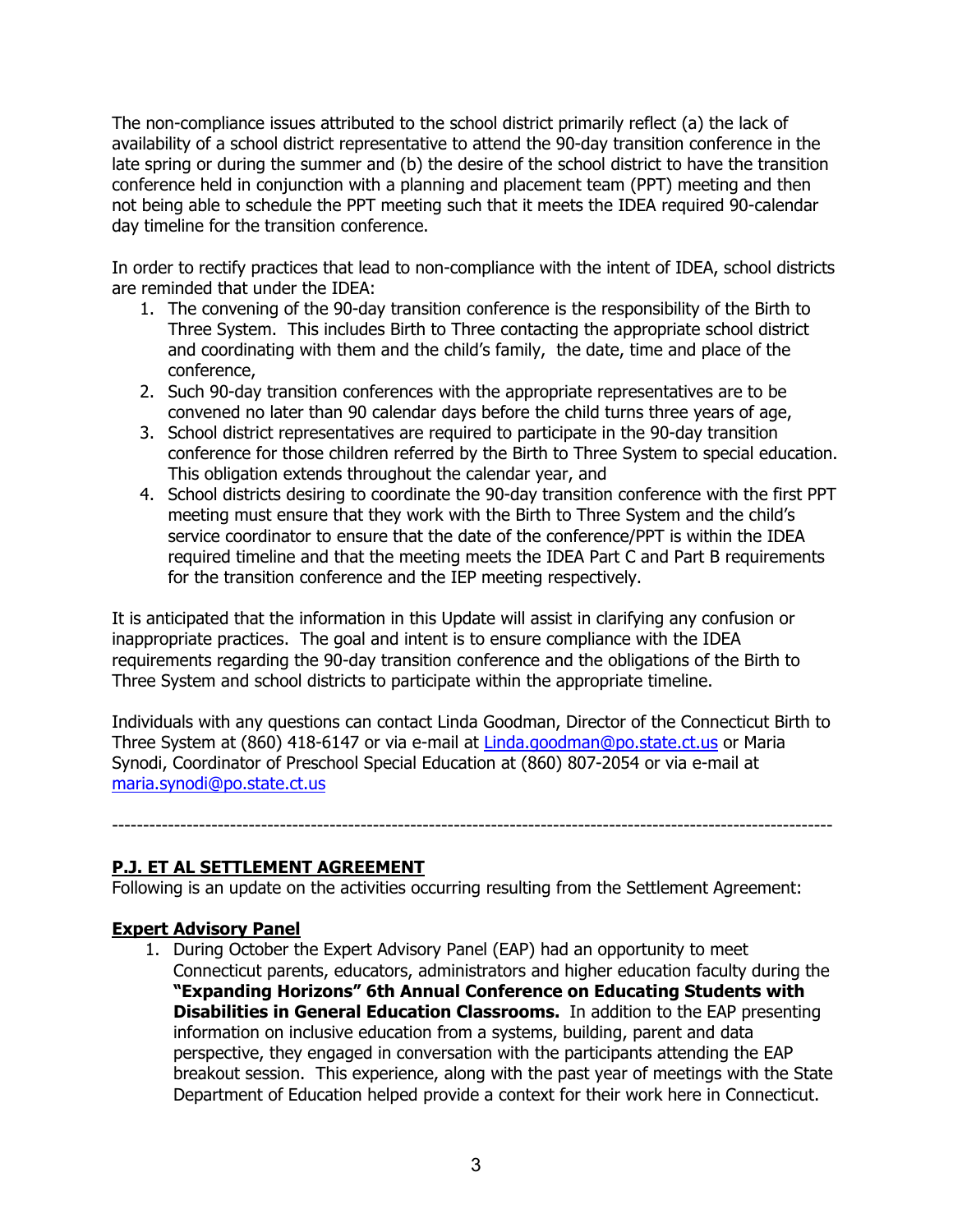The EAP will be visiting schools here in the state during their next meeting in January and will be conducting a Leadership Forum on January 21, 2003, for building administrators.

## **Qualified Specialists**

The SDE and SERC are collaborating on hosting a networking session mid -January for school district personnel that serve in coaching or facilitation roles which assists classroom teachers, special educators and administrators in serving students in general education classrooms. This session will be open to any person serving in a district role which may be known as an "inclusion facilitator" or "instructional coach". Districts will be notified of this session shortly to provide further details. The SDE is interested in providing networking training opportunities for these individuals to build local capacity in educating children with disabilities in general education classrooms through responsible inclusive practices.

## **Parent Training and Information**

The Bureau is working with Central Connecticut State University to conduct a survey of parents of class members. The survey was mailed out in early November. The survey asks questions about parent's knowledge of and agreement with the goals of the settlement agreement. The results of the survey will be available early next year. If parents have questions about the survey they can contact Dr. Joan Nicoll Senft at (860) 832-2403.

## **Focused Monitoring**

During the next two months, the Bureau is conducting focused monitoring in the original 8 districts that were targeted for monitoring as a result of the Settlement Agreement. The monitoring is focusing on:

- 1. the use of promising practices in the district, schools and classes that educate students with intellectual disabilities;
- 2. the use of supplementary aids and services to support education in the general education classroom; and
- 3. the participation and progress of students with intellectual disabilities in the general education curriculum.

The monitoring process includes observations in general education classrooms; review of student records; analysis of district data on the participation and progress of students with intellectual disabilities on statewide assessments; and interviews with general education staff who have students with intellectual disabilities in their classes.

Additionally, each of the 16 sixteen districts that have been targeted for focused monitoring in the second year will be submitting progress reports in January. These 16 districts will be reporting on the activities being implemented during this fall and the impact of those activities on the goals of the Settlement Agreement. Further monitoring will be determined following a review of these reports.

For those remaining districts in the state that have not been identified in either the 8 or 16 district lists, the Bureau will be doing random review of districts' action plans and the impact of those actions on the goals of the Settlement Agreement. A letter of assurance from district Superintendents is to be on file with the Bureau of Special Education (BSE) indicating that a plan is in place and being implemented within each district regarding the five goals of the Settlement Agreement. If you would like to check the status of your district's filing of this letter of assurance, please contact Marlene Chameroy at (860) 807-2091.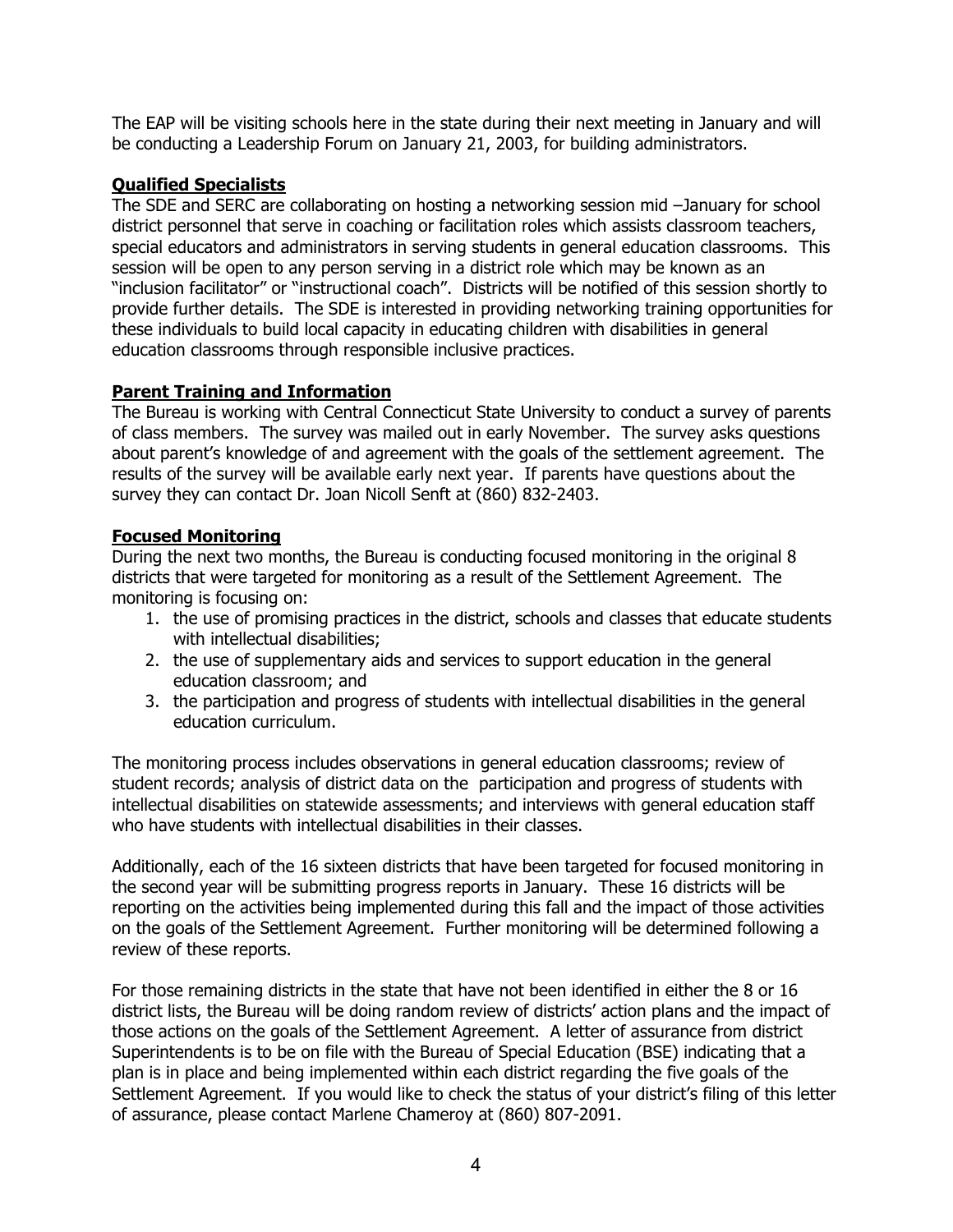# **Training**

The SDE and SERC continue to encourage districts to avail themselves of the wide variety of training opportunities offered to district staff to assist in providing responsible inclusive practices for serving students with disabilities effectively in general education classrooms. Please refer to the SERC LRE/Inclusion Training Booklet for details or the SERC website at www.ctserc.org.

#### **Spotlight Visits**

Spotlight visits have begun and the learning and sharing of ideas has been reciprocally beneficial to visiting and hosting schools. Please consider sending a team from your district or a building within your district to one or more of the Spotlight districts. They are well prepared to host an informative visit for your school personnel. A personal learning agenda is requested in advance of each visit in order to best meet the needs of your staff. Spotlight districts are providing a variety of materials for visitors to use upon return to their district. Follow up communication is encouraged between visitors and hosting school personnel to assist in visitors implementation of what was learned during the visit. As time for reflection and sharing is valuable among educators, it is limited, so we encourage visiting school personnel to consider driving together and take advantage of the time to prepare for and debrief from the visit.

Following are the current dates available for districts to visit the four (4) Spotlight Districts. All visits are to be scheduled by contacting the district contact person indicated below.

| <b>MONTH</b>    | <b>Farmington</b>      | <b>Greenwich</b>     | <b>Guilford</b>             | <b>Suffield</b>         |
|-----------------|------------------------|----------------------|-----------------------------|-------------------------|
| <b>January</b>  | THR 29 $\overline{th}$ | THR $29th$           | WED $14th$ and $28th$       | MON $12th$              |
| <b>February</b> | THR $26th$             | THR $26th$           | WED $4^{\text{th}}$         | MON $2^{nd}$            |
| <b>March</b>    | THR $25th$             | THR $25th$           | WED $10^{th}$ and $24^{th}$ | MON 1 <sup>st</sup>     |
| <b>April</b>    | THR $29th$             | THR $29th$           | WED $14th$                  | MON $\overline{5^{th}}$ |
| May             | THR $27th$             | THR $27th$           | WED $19^{\text{th}}$        | MON $3^{\text{rd}}$     |
| <b>June</b>     | THR $10^{\text{th}}$   | THR $17^{\text{th}}$ | WED $2^{nd}$                | MON $7^{\overline{th}}$ |

| During the visitations team members will |                                        | Spotlight Districts- Contact Information     |  |
|------------------------------------------|----------------------------------------|----------------------------------------------|--|
|                                          | have the opportunity to:               |                                              |  |
|                                          | Participate in an orientation to the   | Farmington Public Schools                    |  |
|                                          | district's inclusive beliefs and       | Jane Currie, Director of Special Education   |  |
|                                          | practices                              | curriej@fpsct.org                            |  |
|                                          | Visit preschool, elementary, middle    |                                              |  |
|                                          | and high schools as pertinent to the   | <b>Greenwich Public Schools</b>              |  |
|                                          | needs of the visiting team members     | Eric Arlin, Inclusion Coach                  |  |
|                                          | Observe students and educators         | Eric_arlin@greenwich.k12.ct.us               |  |
|                                          | engaged in instruction and learning in |                                              |  |
|                                          | regular classes                        | <b>Guilford Public Schools</b>               |  |
|                                          | Engage in dialogue with role-alike     | Joe Onofrio, Director of Special Education   |  |
|                                          | school personnel                       | $(203)$ 453-0128                             |  |
|                                          | Examine materials used in the district | onofrioj@guilford.k12.ct.us                  |  |
|                                          | that contribute to the development     |                                              |  |
|                                          | and implementation of inclusive        | Suffield Public Schools                      |  |
|                                          | practices                              | Ann Loughrain, Director of Special Education |  |
|                                          | Provide Spotlight district with        | $(860)$ 668-3806                             |  |
|                                          | feedback regarding visitation          |                                              |  |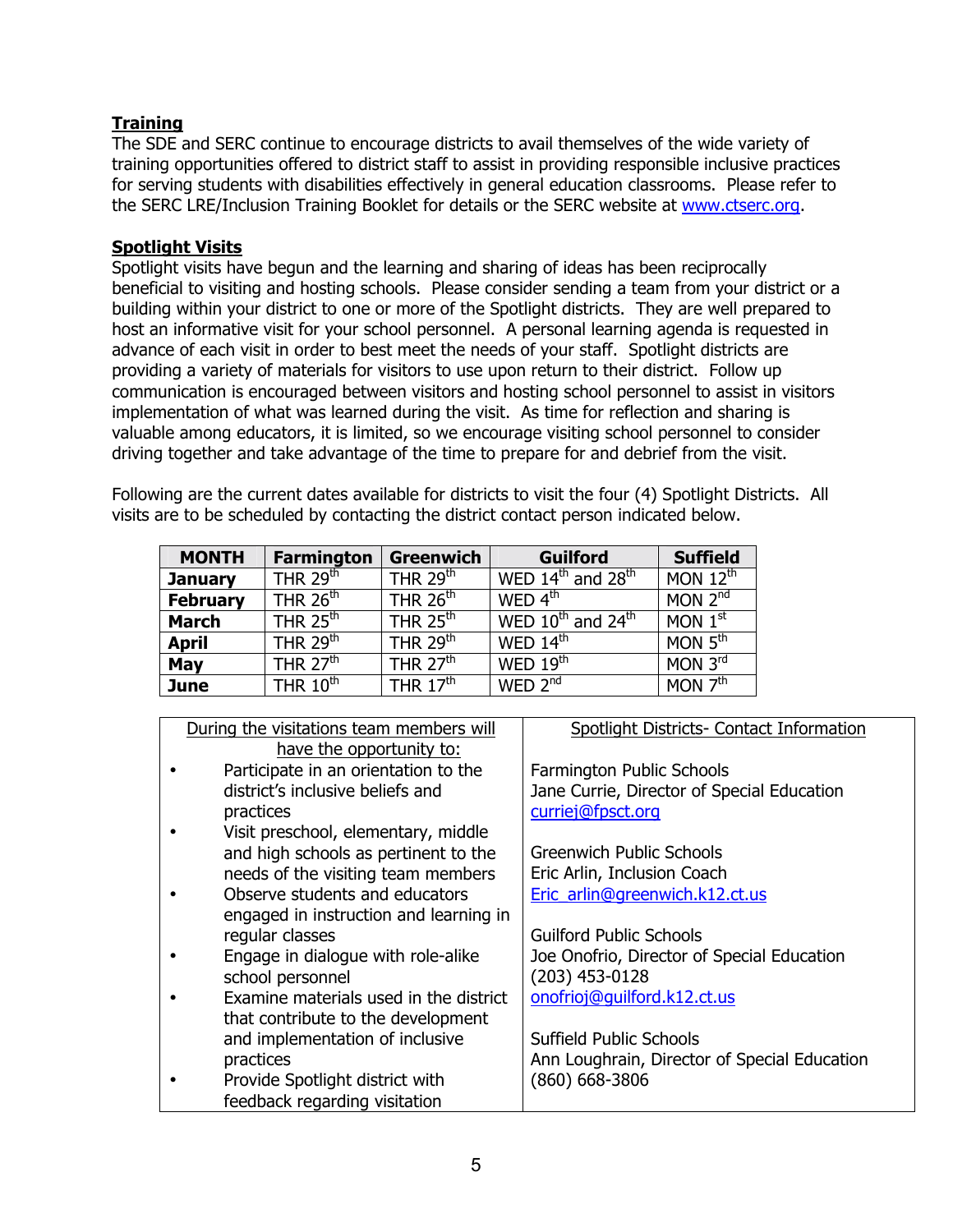#### **SECONDARY TRANSITION PLANNING**

Each year the Bureau works closely with SERC to develop appropriate and relevant transitionrelated training opportunities for LEA staff. Recognizing that many school districts contract with adult service agencies for transition activities, the Bureau would like a better understanding of the extent that LEA's contract with adult agencies for services such as situational assessments, job placement and other community-based training activities.

Enclosed is a very short survey (**See Attachment B**) that requests your input regarding this issue. Your completion of this survey would be greatly appreciated and assist the Bureau and SERC in targeting transition training to build the capacity of LEA personnel to conduct more comprehensive transition programming.

Please contact Karen Halliday at (860) 807-2020 or karen.halliday@po.state.ct.us if you have any questions.

#### --------------------------------------------------------------------------------------------------------------------

## **REVISION OF STATE LAW ON RECOMMENDING PSYCHOTROPIC MEDICATIONS**

Earlier this fall, Cheryl Carotenuti, Health Promotion Consultant for the State Department of Education, disseminated a memo to school nurse supervisors and school medical advisors about P.A. 03-211, "An Act Concerning the Provision of Medical Care For Students' Health Care Needs," which was passed and signed into law on July 9, 2003. One section of this Act replaces P.A. 01-124 (2001), the state law that prohibits school personnel from recommending the use of psychotropic drugs for children.

P.A. 03-211 clarifies the status of school mental health professionals and of planning and placement teams with regard to recommending a medical evaluation, and requires the establishment of procedures for communication among school personnel, medical practitioners, and parents on such matters.

Key points of P.A. 03-211 include the following:

- PPT teams may continue to recommend medical evaluations as part of their initial evaluation or reevaluation for special education and related services.
- The Act expands the list of persons who are authorized to recommend medical evaluations to include school mental health professionals and other school personnel identified by school board policy.
- Schools need to establish procedures for communication between school personnel and school health and mental health personnel about a child who may need a medical evaluation.
- Schools need to develop communication methods for school personnel to notify a parent or guardian that such a medical evaluation is recommended.
- • Schools need to establish procedures for obtaining the required parental authorizations for school personnel to communicate with the medical practitioner, both before and after the evaluation.
- The Act provides a definition of psychotropic drugs, which includes prescription medications for behavioral or social emotional concerns, such as attention deficits, impulsivity, anxiety, depression and thought disorders, and includes stimulant and anti-depression medications.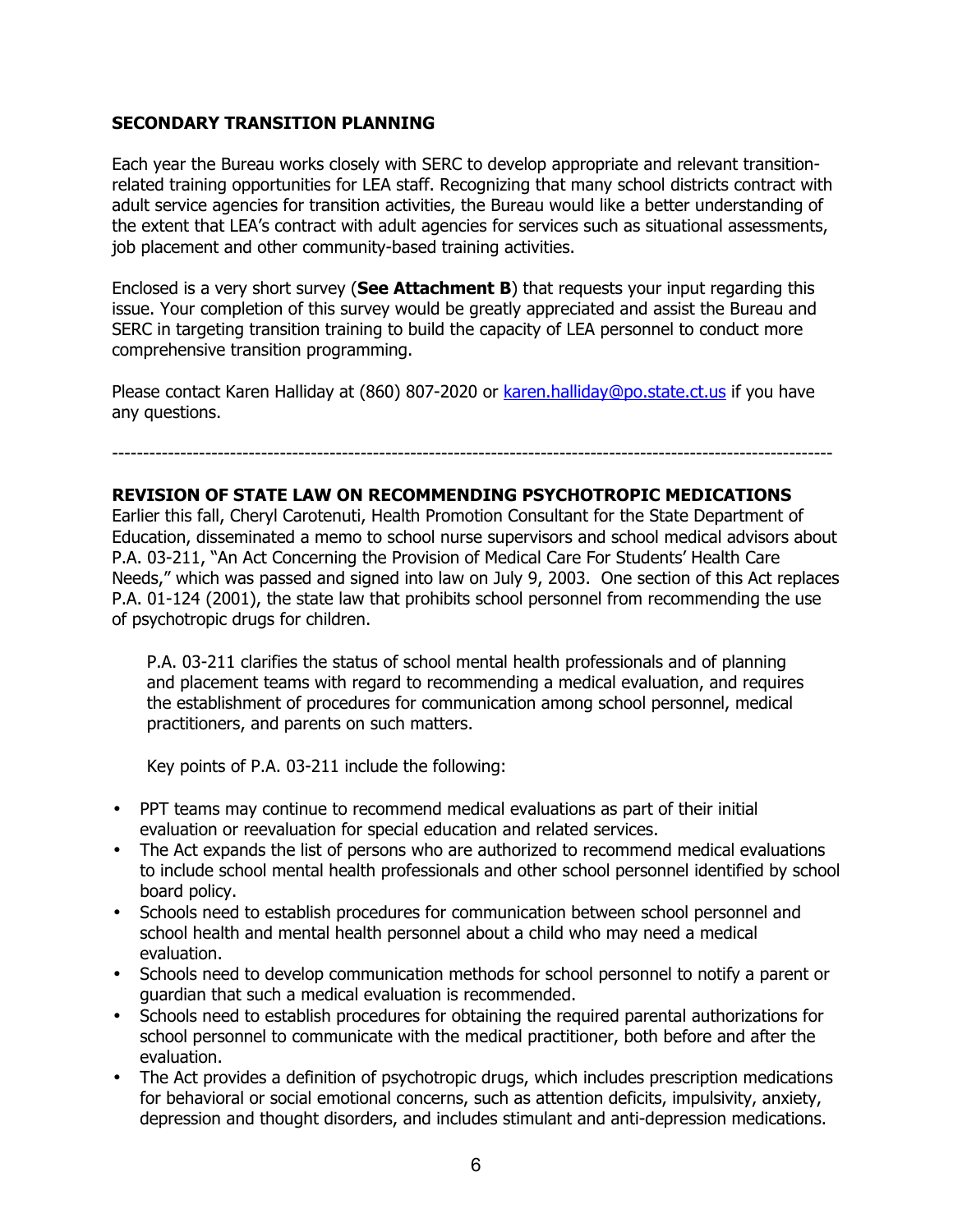The relevant text of P.A. 03-211 is as follows:

Sec. 8. Section 10-212b of the general statutes is repealed and the following is substituted in lieu thereof (*Effective July 1, 2003*);

(a) For purposes of this section, (1) "psychotropic drugs" means prescription medications for behavioral or social-emotional concerns, such as attentional deficits, impulsivity, anxiety, depression and thought disorders, and includes, but is not limited to, stimulant medication and antidepressants, and (2) "school health or mental health personnel" means school nurses or nurse practitioners appointed pursuant to section 10-212, school medical advisors appointed pursuant to section 10-205, school psychologists, school social workers, school counselors and such other school personnel who have been identified as the person responsible for communication with a parent or guardian about a child's need for medical evaluation pursuant to a policy adopted by a local or regional board of education as required by subsection (b) of this section.

(b) Each local and regional board of education shall adopt and implement policies prohibiting any school personnel from recommending the use of psychotropic drugs for any child. Such policies shall set forth procedures (1) for communication between school health or mental health personnel and other school personnel about a child who may require a recommendation for a medical evaluation, (2) establishing the method in which school health or mental health personnel communicate a recommendation to a parent or guardian that such child be evaluated by an appropriate medical practitioner, and (3) for obtaining proper consent from a parent or guardian of a child for the school health or mental health personnel to communicate about such child with a medical practitioner outside the school who is not a school employee. The provisions of this section shall not prohibit (A) school **[**medical staff**]** health or mental health personnel from recommending that a child be evaluated by an appropriate medical practitioner, **[**or prohibit**]** (B) school personnel from consulting with such practitioner with the consent of the parents or guardian of such child, (C) the planning and placement team from recommending a medical evaluation as part of an initial evaluation or reevaluation, as needed to determine a child's (i) eligibility for special education and related services, or (ii) educational needs for an individualized education program.

Districts should take this opportunity to review their policies to ensure compliance with the new language, and communicate any policy revisions to school personnel.

If you have any questions, please contact Cheryl Carotenuti at (860) 807-2108 or cheryl.carotenuti@po.state.ct.us, or Bob Lichtenstein at (860) 807-2042 or bob.lichtenstein@po.state.ct.us.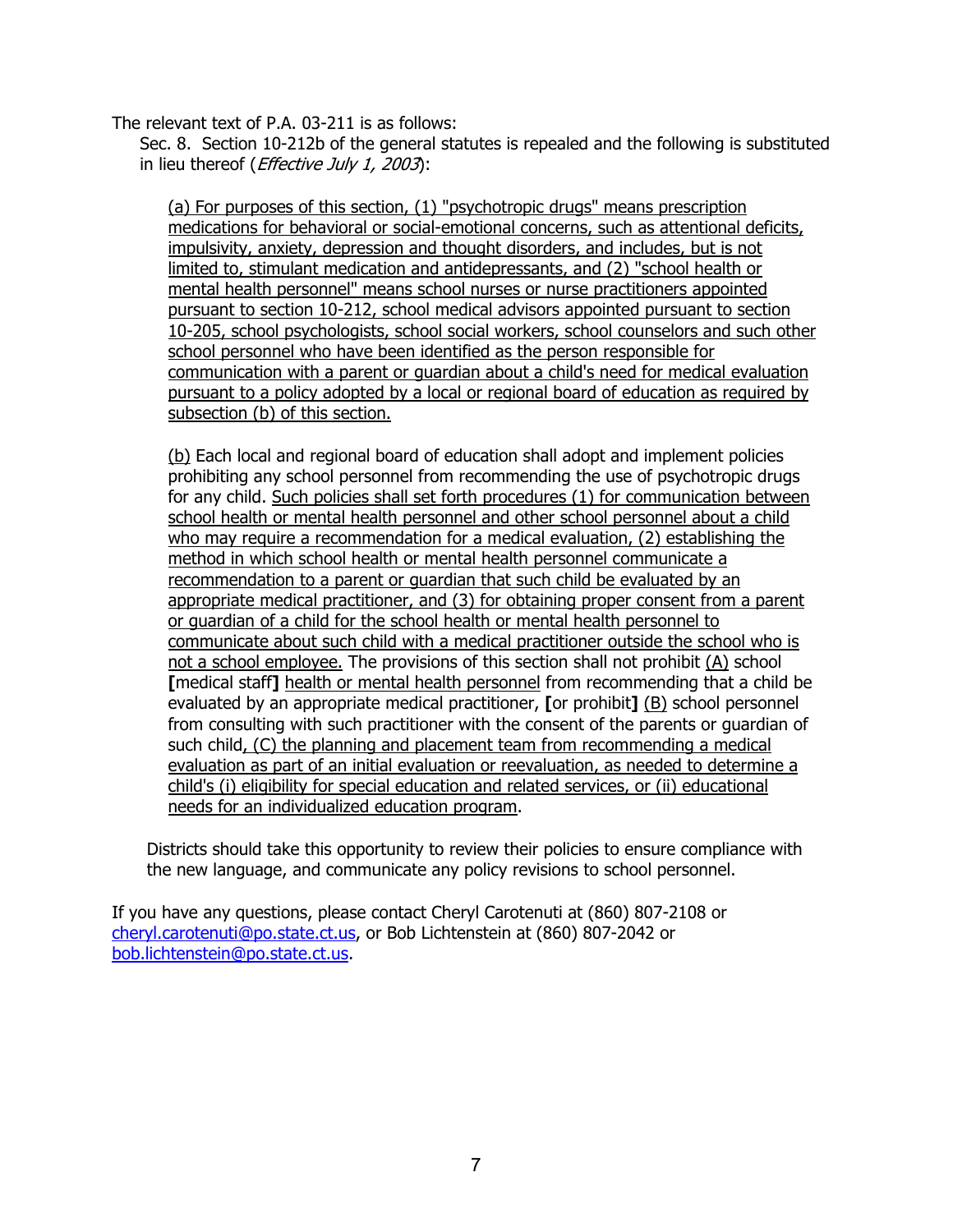## **CONTRACT/TRAVELING SLP SERVICES**

Since I wrote on this subject a few years ago, I have accumulated additional contacts that you may find helpful in securing short-term and long-term SLP services when your local and state searches haven't been successful. I am updating the information I sent previously for completeness. The ASHA site may also be helpful when you are looking for bilingual SLPs.

| <b>Source</b>                                           | <b>Contact</b>                | <b>Telephone</b> | <b>Email/Websites</b>                                                                                                                                                                                                                                                                                                                                                                                                 |
|---------------------------------------------------------|-------------------------------|------------------|-----------------------------------------------------------------------------------------------------------------------------------------------------------------------------------------------------------------------------------------------------------------------------------------------------------------------------------------------------------------------------------------------------------------------|
| American Speech-<br>Language-Hearing<br>Association     |                               |                  | www.asha.org<br>On the home page on the upper<br>left, click on "Find A Professional",<br>then click on "Online Directory" in<br>the narrative that appears. Enter<br>the information requested (e.g.,<br>states where looking, language<br>sought, age group to be served) $-$<br>you don't need all the details<br>(e.g., city). Follow the directions<br>to get more information on the<br>selections that appear. |
| <b>Bilingual Therapies</b>                              | <b>John</b><br>Consalvi       | (773) 784.9393   | www.bilingualtherapies.com                                                                                                                                                                                                                                                                                                                                                                                            |
| Career Staff<br>Unlimited (owned by<br>Sun Health Care) | Holly<br>Gibbons              | (888) 782-3360   | holly.gibbons@sunh.com<br>www.sunhealthcare.com                                                                                                                                                                                                                                                                                                                                                                       |
| <b>Cross Country</b><br>Staffing                        | Joe Cimetti                   | (800) 810-5334   | jcimetti@crosscountrystaffing.com<br>www.crosscountrystaffing.com                                                                                                                                                                                                                                                                                                                                                     |
| <b>EBS Health</b>                                       | Robert<br>Doerr               | (800) 578-7906   | ebshealthcare@bigplanet.com                                                                                                                                                                                                                                                                                                                                                                                           |
| Health Tour (owned<br>by Star Med)                      | Peter Roy                     | (800) 523-9353   | proy@starmed<br>www.starmed.com                                                                                                                                                                                                                                                                                                                                                                                       |
| Progressus Therapy<br>Inc                               | Michael<br><b>Berthelette</b> | (800) 892-0640   | MichaelB@PTIMail.com<br>www.JobsForTherapists.com                                                                                                                                                                                                                                                                                                                                                                     |
| <b>REFLECTX Staffing</b>                                | Carla<br>Wright               | (800) 579-4690   | cwright@reflectxstaffing.com<br>www.reflectxstaffing.com                                                                                                                                                                                                                                                                                                                                                              |
| The Futures Health<br>Core                              | Carole<br>Bergeron            | (800) 218-9280   | cbergeron@futureshealth.com<br>www.futureshealth.com                                                                                                                                                                                                                                                                                                                                                                  |
| <b>VTA Management</b><br><b>Services</b>                | Amy Fridel                    | (888) 868-8297   | jfridel@cox.net                                                                                                                                                                                                                                                                                                                                                                                                       |

cc: Betty J. Sternberg, Commissioner Mark Stapleton George Coleman Edward Prenta James Granfield Nancy Prescott Superintendents of Schools Hearing Officers SDE Staff